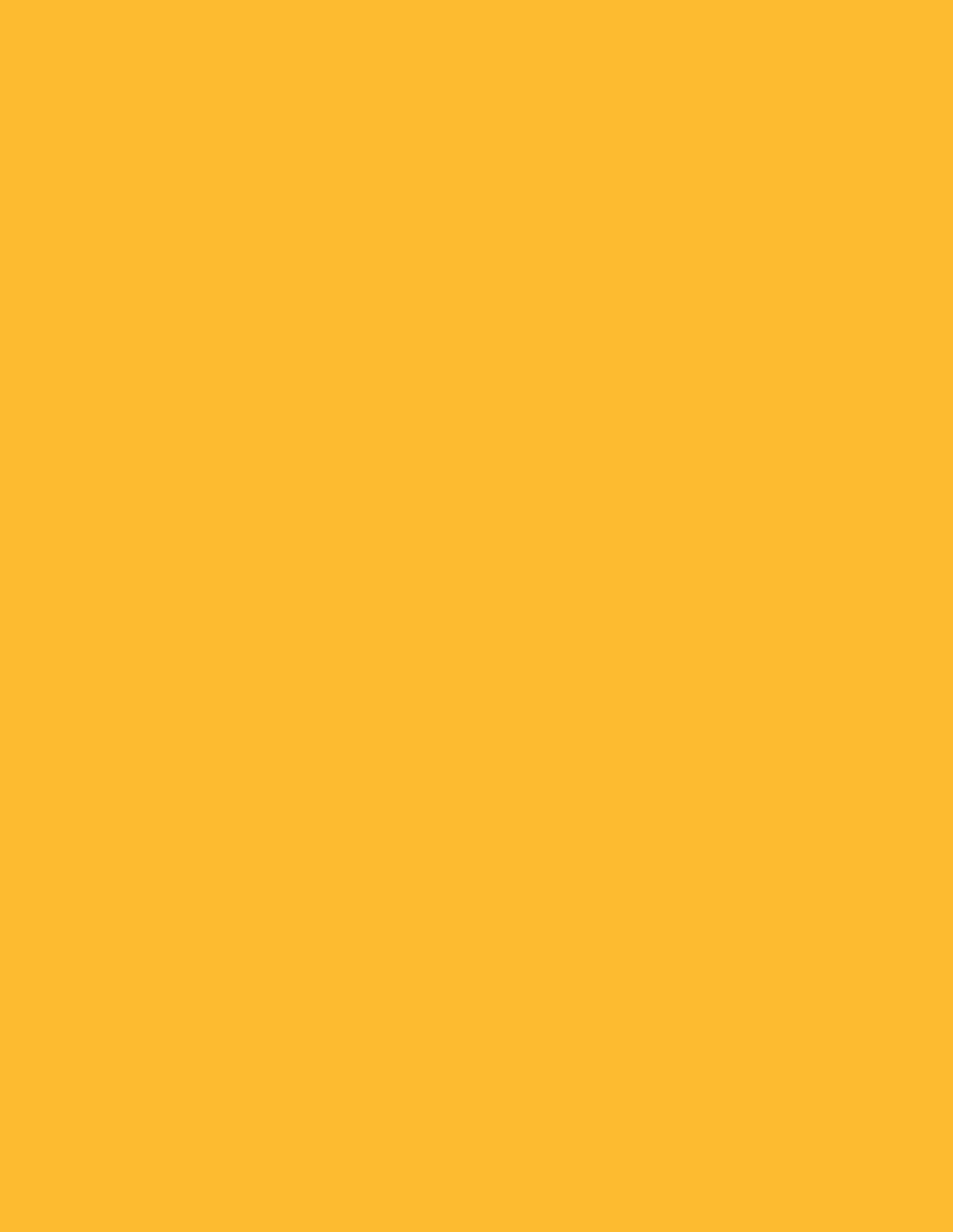#### Content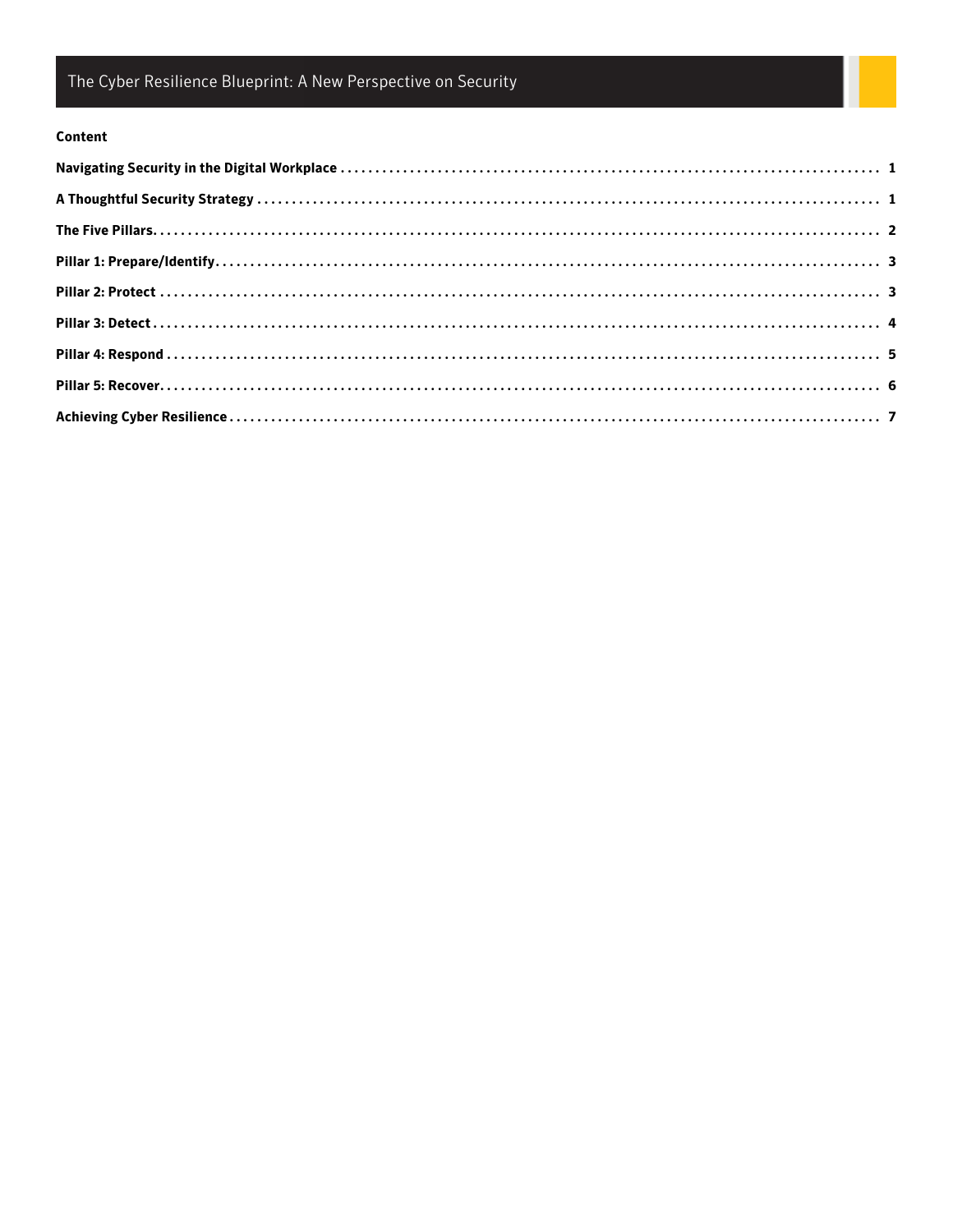#### <span id="page-3-0"></span>**Navigating Security in the Digital Workplace**

Due to a powerful combination of influences, the workplace is changing at an exponential rate. In its *Nexus of Forces*, Gartner defines this phenomenon as "the convergence and mutual reinforcement of four interdependent trends: social interaction, mobility, cloud, and information" that "combine to empower individuals as they interact with each other and their information through welldesigned ubiquitous technology. $^{\text{ }n^{\text{}}\text{ }}$  Increasingly dependent on connectivity, we're using the web to get work done in real-time by connecting to the Internet and others' mobile devices. Both empowering and greatly disrupting, these converging trends are making business more competitive and agile—yet also more vulnerable to cyber attack—and organizations are struggling to stay abreast of the challenges they raise. In this environment, a thoughtful security strategy is essential for security-conscious organizations.





Source: Gartner (January 2014)

#### <span id="page-3-1"></span>**A Thoughtful Security Strategy**

Cyber risk isn't new, but the stakes grow higher every day. An incident is no longer likely to be a single event, but a sustained and persistent campaign. Most analysts, business leaders, and visionaries have arrived at the same conclusion: there is no silver bullet, no one-size-fits-all solution, and in most cases, no single approach that will offer protection from an attack. Instead of continually putting security measures in place, businesses need to identify their most important business assets and how current security measures relate to them. It's a paradigm shift that uses security intelligence to guide decisions and support agility.

Forrester presents this as the *Targeted-Attack Hierarchy of Needs*. 2 Based on Abraham Maslow's famous Hierarchy of Needs for selfactualization, the framework focuses on the core needs required for defending the IT environment against targeted attacks, laying the foundation for a resilient security strategy. The needs in order of importance are: an actual security strategy; a dedication to recruiting and retaining staff; a focus on the fundamentals; an integrated portfolio that enables orchestration; prevention; and detection and response.



1- Agenda Overview for the Nexus of Forces, 20 January 2014 G00261499

<sup>2-</sup> Forrester Research, Inc., Introducing Forrester's Targeted-Attack Hierarchy Of Needs, May 2014 Rick Holland blog: http://blogs.forrester.com/rick\_holland/ 14-05-20-introducing\_forresters\_targeted\_attack\_hierarchy\_of\_needs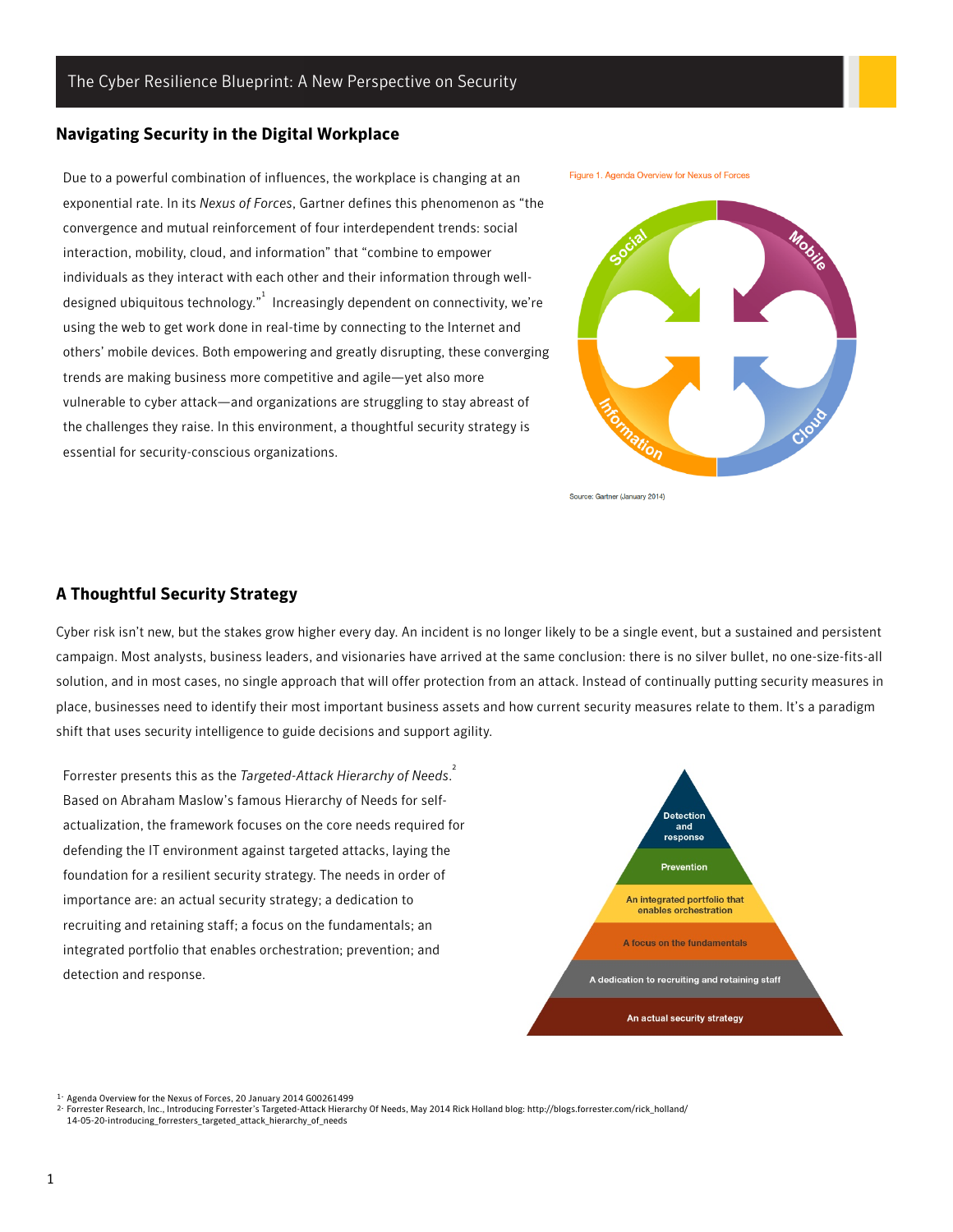Governments approach cyber risk and critical infrastructure defense through education and by providing formal strategies and frameworks. There are 35 government-published cyber security strategies globally, with more being developed all the time.  $^3$  For example, the US government is formally encouraging the private sector to create more robust cyber security strategies (Executive Order 13636), while the European Union has seventeen published strategies. Frameworks also exist in Russia, Japan, Australia, and several African nations. Some of these attempt to set a standard minimum level of security, such as the National Institute of Standards and Technology (NIST) cyber security framework enacted in 2014 in the US; ENISA guidance in the European Union<sup>4</sup>; and PAS 55 in the United Kingdom. The well-known ISO 27001 security standard has also been recently updated (IEC 27001:2013) to more closely align with key cyber concepts. 5

#### <span id="page-4-0"></span>**The Five Pillars**

In this sophisticated threat environment, traditional security tactics are failing. The old methods of adding another point product to the mix or waiting for IT to identify and propose technology solutions to the business side of the house is less effective than ever. No organization can simultaneously sift through alerts, track vulnerabilities, apply security policies across various systems and endpoints, and accurately assess what a mass of global threat data actually reveals in real time. To manage these competing challenges, organizations must change their security posture from a defensive stance focused on malware to a more realistic and resilient approach—a cyber resilient approach.

Cyber resilience is about managing security with a multi-layered approach that encompasses people, processes, and technology. Correlating security intelligence is important, but just as important is increasing your employees' security IQ so they can make better decisions and reduce risky behavior. This expanded scope helps to eliminate the cyber gap between IT and business, requiring the two sides of the house to proactively align and present a united front against threat and incursion.

As threats morph and organizational needs evolve, cyber resilience is by definition about continual refinement. The process can be best thought of as a framework with five pillars: prepare/identify, protect, detect, respond, and recover. Using this framework, you can evaluate each pillar of your organization's cyber security strategy. For example looking at the pillar for prepare/identify, vulnerability assessments can expose weaknesses that exist in an organization's security posture. By evaluating the risk posed by each weakness and addressing the weaknesses that are most critical, you should be able to improve your preparedness for an attack. With each scheduled cycle of assessments, the security strategy is honed, and since every organization has unique systems and different security needs, the results of each series of assessments is evaluated based on the current threat environment and the acceptable risk level for the organization, rather than a relatively generic series of checklists.

For each of these pillars, best practice-based approaches are recommended for minimizing cyber risk, with each requiring specific actions to be performed by identifiable IT jobs.



3- ENISA http://www.enisa.europa.eu/activities/Resilience-and-CIIP/national-cyber-security-strategies-ncsss/national-cyber-security-strategies-in-the-world

4- http://www.enisa.europa.eu/publications/articles/standards-for-cyber-security

5- ISO27001 Update: http://en.wikipedia.org/wiki/ISO/IEC\_27001:2013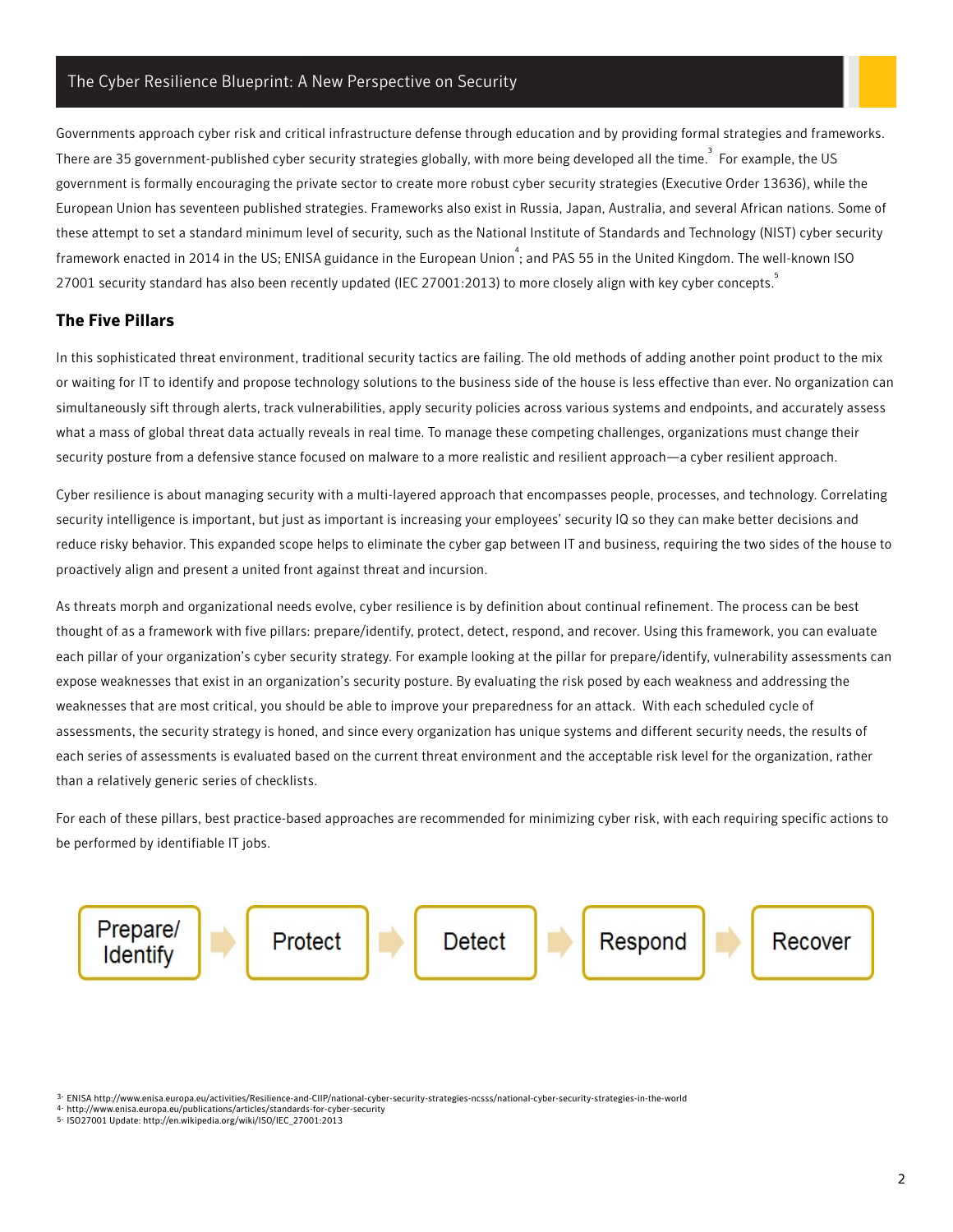#### <span id="page-5-0"></span>**Pillar 1: Prepare/Identify**

To successfully face and overcome an attack, you must thoroughly understand your company's security and risk posture. Begin by painstakingly identifying the organization's vital information. Conduct an infrastructure and information assessment that includes all known security vulnerabilities. Establish a baseline and compare the results to those of your peers. Spotting and addressing the most urgent issues first will make your organization a less appealing target for attackers.

You'll need true business leadership, not just guidance. Real engagement from business and data owners during this phase is crucial. Together, rate information assets in terms of value to the business and prioritize what to protect. Ask, where is the data located? Who is using it? What is its value? How is it currently protected? Is it vulnerable? If so, what makes it so? This exercise also encourages greater awareness among employees regarding what can happen when they put data at risk. It helps to align business and IT in terms of cyber risk and management, while spurring culture change in employee behavior.

Specifically, focus on:

- Improving visibility and understanding your information and systems, through asset and network discovery and mapping;
- Understanding your cyber risk posture through assessments and simulations;
- Identifying and remediating vulnerabilities in your IT organization, including your supply chain, where many cyber criminals seed attacks;
- Mapping assets to vendor relationships;
- Building awareness of the external threat landscape and understanding how to recognize if you are being targeted through comprehensive global threat intelligence, correlation, and analysis capabilities;
- Making users cyber-aware through regular and on-going education on best practices and risky behavior; and
- Ensuring appropriate backup and recovery strategies are in place.

Regular training is key. As part of preparation, make personnel aware of existing cyber security policies and processes, and help them understand the business importance of those policies and processes. Individuals who aren't security savvy or not necessarily aware of the value of certain information are vulnerable to exploitation or making costly mistakes. All employees must understand appropriate handling of the organization's sensitive information, as well as what constitutes employee IP theft.

Once an organization has adopted a policy, created an awareness program, and established access controls, it must implement detection strategies and response plans. A variety of solutions are available to assist in the development of these plans, including threat intelligence services and data discovery tools. Threat intelligence plays a vital role in helping organizations prepare for existing and emerging threats.

Security intelligence gives organizations a greater understanding of the entire threat landscape, including threat perpetrators and trends. Scrutinizing their own internal infrastructure and considering the potential impacts that certain threats can have on their organization allows security managers to proactively predict threats and exploits. As a result, threat intelligence services enable security leaders to better protect and secure their environment and manage risk.

#### <span id="page-5-1"></span>**Pillar 2: Protect**

Once you have a good handle on what's out there, where it lives, its level of sensitivity, how vulnerable it is, and your risk tolerance, you can begin to take the necessary steps to protect it. The second pillar is all about developing and implementing safeguards for critical infrastructure and services in order to limit or contain the impact of an attack.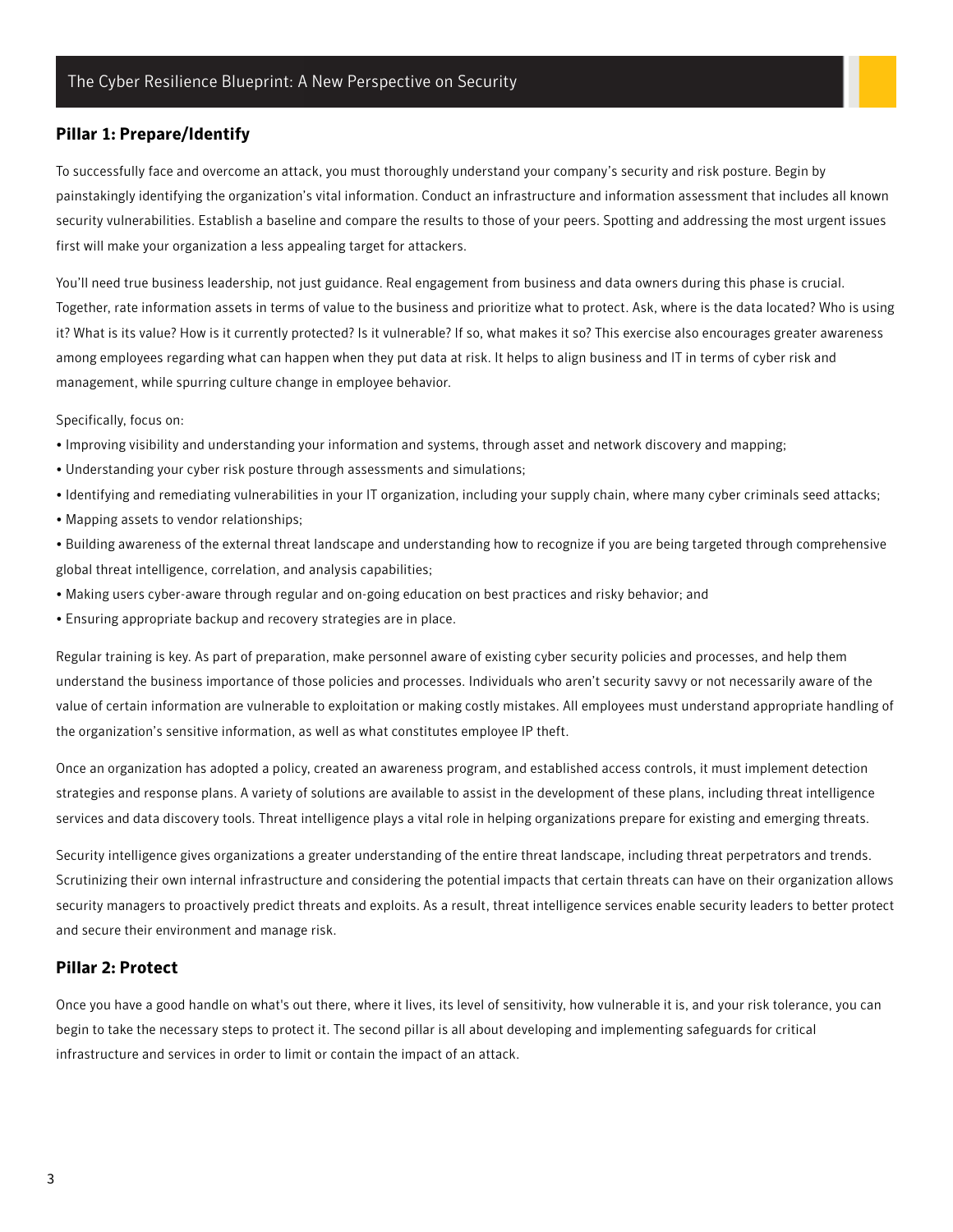Protecting your organization's infrastructure and data from malicious attack to the best of your ability is the goal. While no amount of time, money, or effort on your part can guarantee success, your job is to minimize the chance of a breach succeeding, and if it does, to be able to react quickly to reduce damage.

The infrastructure and information assessment you performed should have revealed any gaps in your existing defenses. Now, ask yourself, how well maintained and up-to-date are your existing prevention solutions? Are your defenses prepared to protect against the latest advanced threats or innovative exploits? Are you relying on disjointed point products? Are you taking an integrated approach to protection that gives you effective situational awareness and the ability to better respond to cyber risks? Do you have policies and automated enforcement in place to minimize human factor or process-related breaches? How about a feedback loop to improve outcomes?

In particular, focus on:

- Protecting your website and online users from cyber threats;
- Securing business-critical systems from cyber threats (your data center is typically the best place to start);
- Protecting the organization's endpoints and gateways from targeted attacks and advanced threats;
- Protecting your mobile workforce and customers; and

• Protecting and governing information assets over their lifecycle, including protecting from data loss or illegal access—look into encryption or using a data vault.

All three areas—people, processes, and technology—are important to the protection pillar. You must have the necessary technology in place to safeguard your critical infrastructure and assets. The technology solutions you employ must also offer protection for the increasingly mobile workforce. Safeguarding mobile access to the network and data is becoming more and more important as employees' ability to access sensitive corporate information increases. In addition, the technology must be integrated to provide the necessary intelligence that will allow for quick detection of an attack.

Managing people and processes is key. A recent Ponemon Institute study found that 35 percent of the root causes for data breaches involved human factors, such as negligent employees or contractors. The same report attributed 29 percent of breaches to system glitches, which includes IT and business process failures. Breaches related to human factors or process failures are often driven by a lack of appreciation by employees for cyber security from both the business and the IT sides of the organization. Inappropriate use, storage, or distribution of the organization's sensitive information and a lax approach toward operational and business policies are often at the root of human error.

In addition to education and awareness, organizations must monitor and enforce policy adherence. Not only does policy enforcement and monitoring improve an organization's risk posture, but it also conveys to the entire workforce the importance the organization places on its confidential information and intellectual property. A lack of policy enforcement and monitoring creates a cultural attitude with the opposite effect—if IT doesn't value and protect digital information, why should the employees?

#### <span id="page-6-0"></span>**Pillar 3: Detect**

The Detect pillar focuses on developing and implementing the appropriate activities to rapidly identify an attack, assess the systems that may be affected, and ensure a timely response. In addition, this stage is concerned with continuing to monitor the network for other attack indicators related to that attack and making sure the safeguards you had in place were effective. A critical downside of an organization spending so much time and effort trying to protect itself from attacks is that the entity often fails to prepare for what to do when an attack succeeds.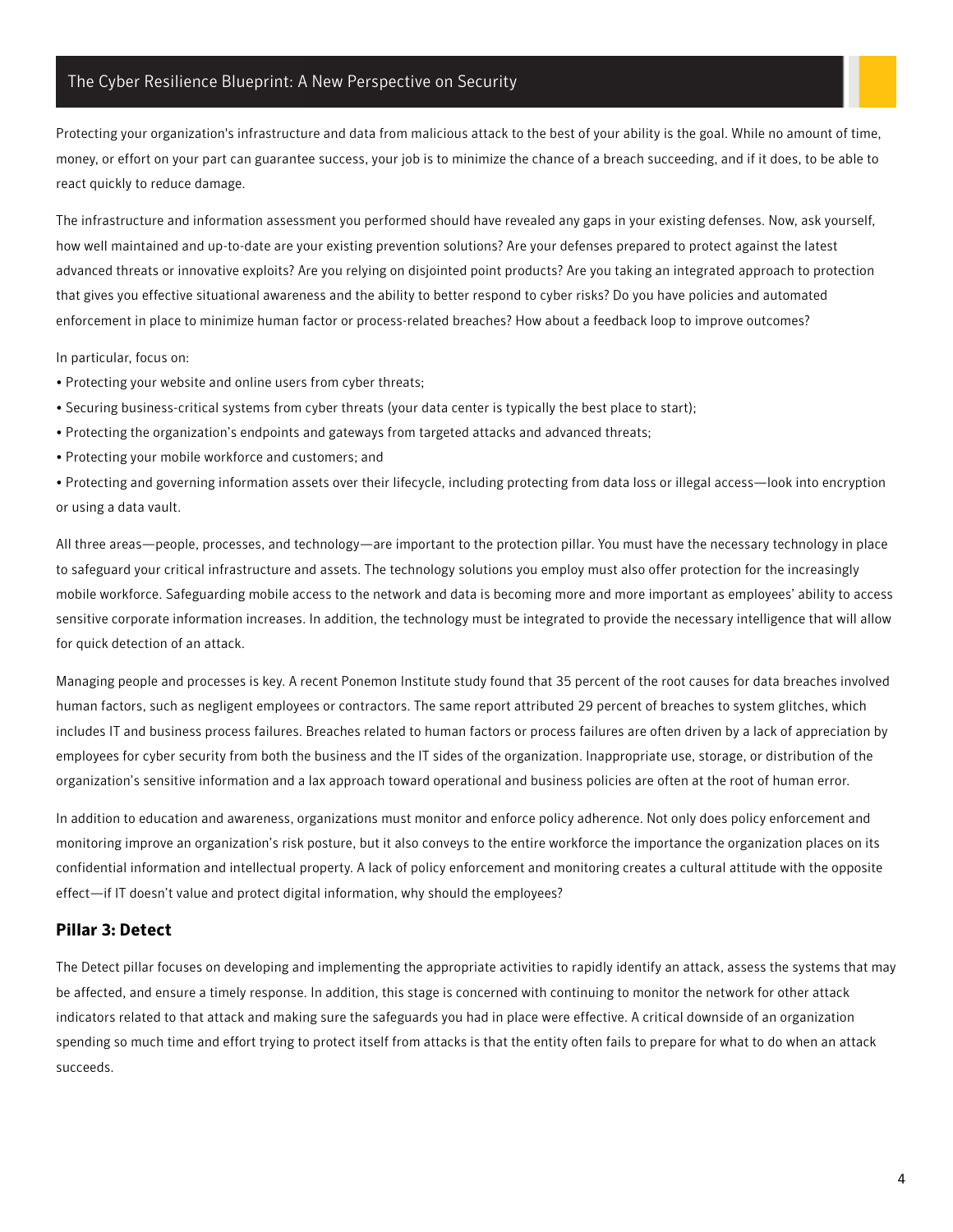One of the most significant consequences of this lack of preparation is that it cripples the organization's ability to effectively respond to the breach. As response time, and time to resolution increase, cyber criminals have more time to exploit and damage the business. With the total cost per data breach in the US now at \$5.4 million on average, this is no small problem. 6 Damages not only include the cost of remediating the breach, but also penalties for non-compliance, loss of reputation, and/or loss of customers. Of course, if the organization lacks the necessary solutions to detect the breach in the first place, the cyber criminal can wreak havoc indefinitely. According to the 2014 Verizon Data Breach Investigations Report, 85 percent of point-of-sale intrusions took weeks to discover, and 43 percent of web application attacks took months to discover.

When a breach occurs, the only way to proactively and effectively minimize its damage is to have the necessary detection and response policies, processes, and technologies in place. While many organizations might already have detection and response strategies, they must regularly evaluate if they're adequate and determine if they can contain and remediate breaches faster. Big data and associated analytic tools coupled with the emergence of cloud, mobile, and social computing offer opportunities to process and analyze structured and unstructured cyber security-relevant data to help with this process.

Think about how to monitor internal security events and correlate them to external threats, and how to make sure the data is available to quickly determine when or whether you have been breached. Monitoring the potentially hundreds of endpoints, logins, and data access attempts on a busy network is no simple task. When you combine that with attempting to maintain awareness of the global threat landscape, it's impossible. This is where a managed security service can be helpful. Managed security offerings can range from security monitoring and prioritization to advanced threat protection and incident response management, and can help to build a resilient security strategy that allows you to quickly prepare, protect, and respond to complex cyber attacks.

The cyber resilient organization creates a proactive IT department with visibility across the entire environment, one with deep, data-level integrations that yield insight, and that constantly evolve and respond as attackers become more advanced. By correlating security intelligence, IT can quickly detect and remediate a potential issue before it spreads, resulting in reduced damage and cost.

#### <span id="page-7-0"></span>**Pillar 4: Respond**

The Respond pillar provides guidance on the types of activities that can accelerate time to remediation and contain the impact of the attack once it's detected. For the detection process to have any value, there must be a timely response. While there are many solutions and services available to help, much of what is needed in terms of response involves people and processes internal to the organization.

Organizations need a response plan that clearly tells people what to do when an incident occurs. A Computer Security Incident Response Team (CSIRT) should be established, with specific roles and responsibilities identified. These roles should be assigned to competent members of the organization. A team leader/manager should be appointed and assigned the responsibility of declaring an incident, coordinating the activities of the CSIRT, and communicating status reports to upper management.

Having a pre-defined action plan that is understood by everyone helps you coordinate your response efforts in a more timely and effective manner than having no plan at all. The CSIRT should be written and ratified by appropriate levels of management. It should also clearly prioritize different types of events and require a level of notification and/or response suitable for the level of event/threat.

<sup>6-</sup> 2013 Cost of Data Breach Study: Global Analysis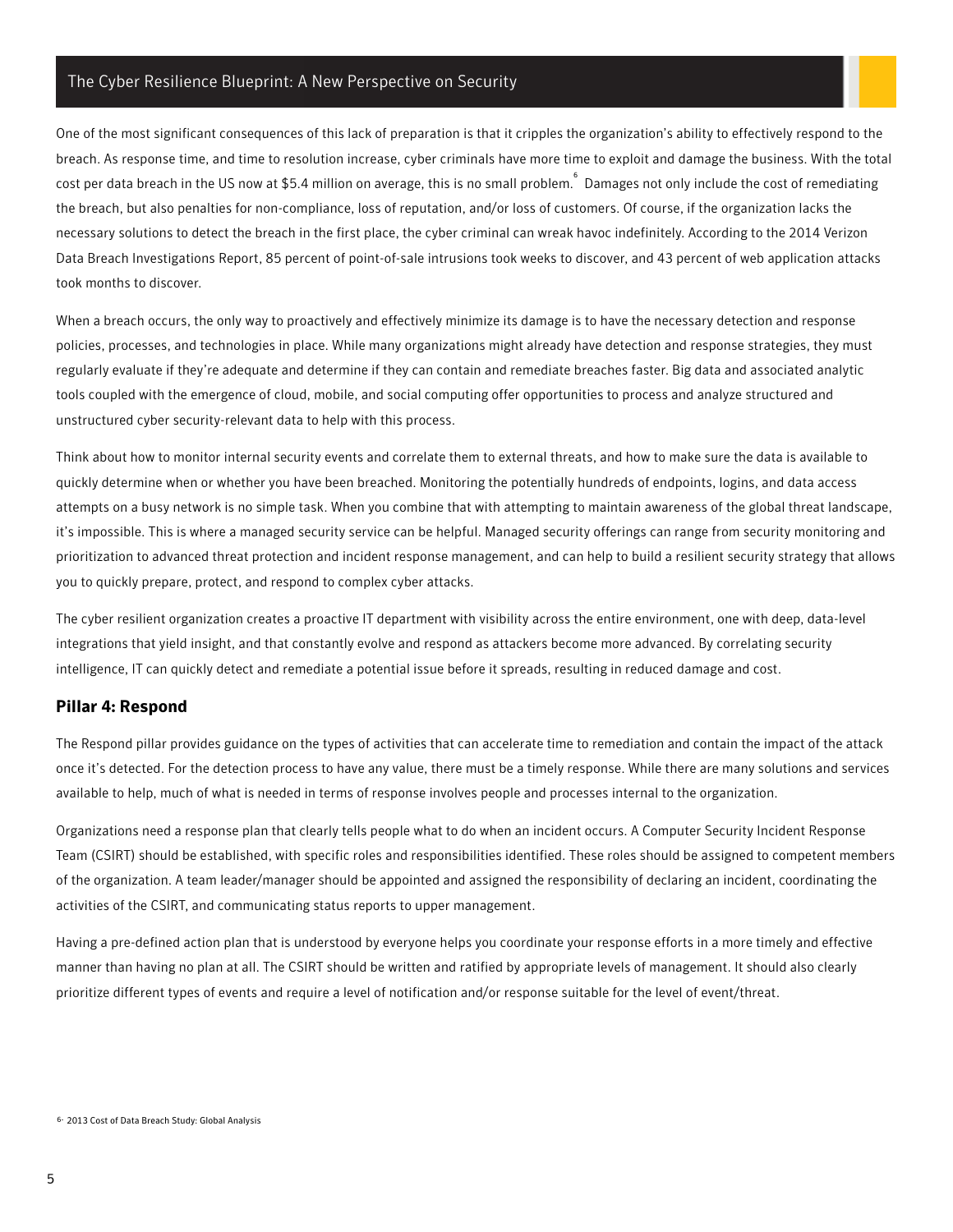

A response plan allows you to quickly determine the extent of the risk to the environment and respond. For the quickest response, automating the remediation steps is ideal, in addition to trial runs where employees practice implementing policies and procedures. In creating your plan, focus on:

• Managing risk by measuring and tracking your cyber resilience, including how well systems were protected during an attack (is there infection, or was the attack repelled?);

- Creating a plan—outline how you intend to respond to cyber incidents;
- Determining how response processes and procedures will be maintained and tested;
- Coordinating communications response activities, and understanding how analysis and mitigation activities will be performed; and
- Devising a system whereby lessons learned are incorporated into future response activities.

It can be difficult to remediate an attack. Organizations are effectively and in some cases literally held ransom when an attacker gains control of their systems. In March of 2014, the online project management tool Basecamp was hit with a distributed denial-of-service (DDoS) attack. Until the company paid a ransom, the attackers flooded the website with traffic so that legitimate users couldn't access it. In cases like this, incident response services can help organizations implement a clearly defined incident response plan to assist with recovery.

#### <span id="page-8-0"></span>**Pillar 5: Recover**

The final pillar that needs to be addressed—critical to any resilient security strategy—is recovery. This stage involves developing and implementing the appropriate systems and plans to restore any data and services that may have been impacted during a cyber attack. As much as we prepare and protect our organizations, we may not be able to avoid certain types of attacks. Even if you respond quickly to a cyber breach, an attack may have consequences. No matter the outcome, organizations must be able to restore their people, processes, and systems as quickly as possible. An effective recovery depends on a clear and thorough recovery plan.

Many organizations already have business continuity and disaster recovery plans in place, with elements such as backup and recovery, cloud storage, off-site archives, redundant and geographically separated data centers, and other business continuity measures. However, these plans often fail to cover essential recovery best practices and scenarios.

For example, while most organizations perform regular backups, very few actually know what they're backing up. It's important to understand how much of the information being backed up is genuinely important to the business. If a disaster occurs, what information and systems does the business need restored first to return to normal operations? Organizations must ensure their recovery plans answer these questions.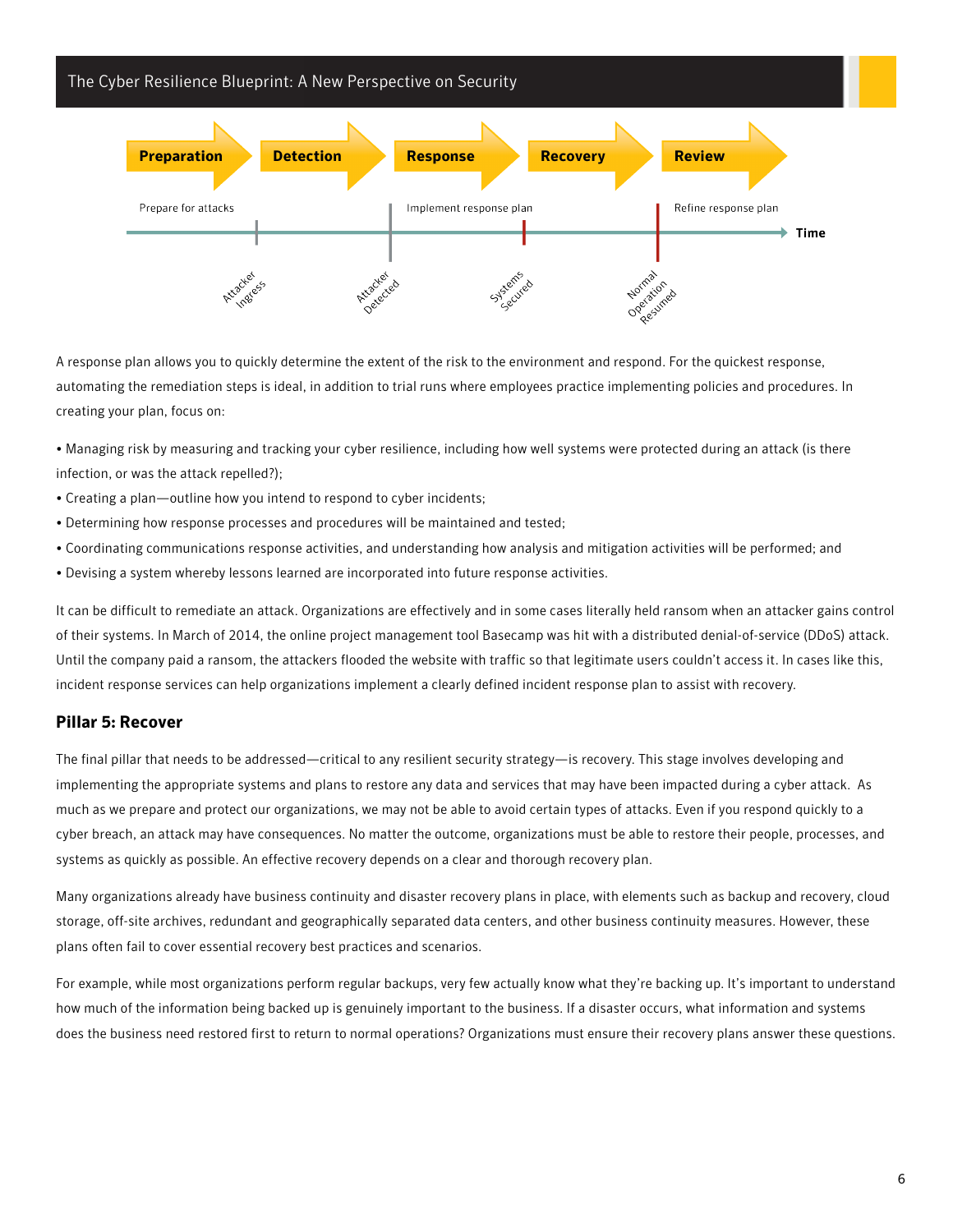Redundant data centers are important, but keep in mind logistical and geographic considerations that may affect failover ability. Data centers in close proximity to one another, for example, won't help if a major catastrophe hits an entire city or region. Aside from geographic considerations, what happens if an emergency wipes out communication with the data centers?

While many organizations do address these possibilities in their recovery plans, most focus on recovering from business disruptions caused by system failures and natural disasters. Many don't fully cover what to do in case of a serious cyber catastrophe.

If a massive cyber breach occurs, organizations need a plan of action for getting back to normal operations. There are many stories of organizations with comprehensive, traditional business continuity plans and regular recovery and data center failover drills that were woefully unprepared when they were actually hit with an enterprise-wide cyber attack.

Think about how a cyber breach would affect your systems, people, and processes. What will be needed if your employee's smartphones or tablets are compromised? If an aggressive malware attack renders a significant number of the hard drives in your organization's laptops unusable? How quickly can you rebuild new hard drives? Are there processes in place to provision new systems quickly for essential employees if needed? Think through all the ways a cyber attack may impact your organization. What processes and procedures are needed to recover from them?

Essentially, you must ensure your critical systems are available during an incident, and decide how you will restore other systems and data afterwards. As with response plans, recovery plans need to be re-evaluated and updated regularly to meet all of the risk-related aspects of a disaster that an organization might face.

#### <span id="page-9-0"></span>**Achieving Cyber Resilience**

The impacts of a major cyber attack can be devastating to any organization. Unfortunately, no silver bullet exists to prevent attacks, and breaches will occur in spite of an organization's best efforts at preparation and protection. Many customers lack the sophistication and expertise they need to address these new, more advanced threats. To minimize the potential devastation of a cyber attack, you must change the way you think about security. Think in terms of not eliminating cyber risk but of creating cyber resilience.

To create cyber resilience, organizations must begin by changing the conversation about cyber risk. It's crucial to align IT and the business and encourage regular, productive discussions to identify the benefits and risks associated with a cyber resilient strategy. Find and use a common language. IT security must accept that the business will be tempted to take risks in order to succeed and must empower the business to make informed decisions on how they manage cyber risk.

Senior management must take a more active role in establishing and supervising a cyber security program. In a cyber resilient organization, senior management makes the decisions and is ultimately responsible for compliance. As a result, these managers must be educated about the choices their company faces and take responsibility for addressing the risks.

Ultimately, IT must move from a policing mindset to one that promotes an integrated, comprehensive cyber strategy powered by people, processes, and technology. By changing the culture around digital information and nurturing an appreciation for a strategy that encompasses preparation, prevention, detection, response, and recovery, organizations will gain true cyber resilience and the ability to respond and recover quickly from an attack.

**Contact your Symantec account representative or reseller partner today to discuss how you can start building cyber resilience into your security strategy. Get more information about cyber resilience and stay informed at the Symantec cyber resilience microsite. [go.symantec.com/cyber-resilience.](http://go.symantec.com/cyber-resilience)**